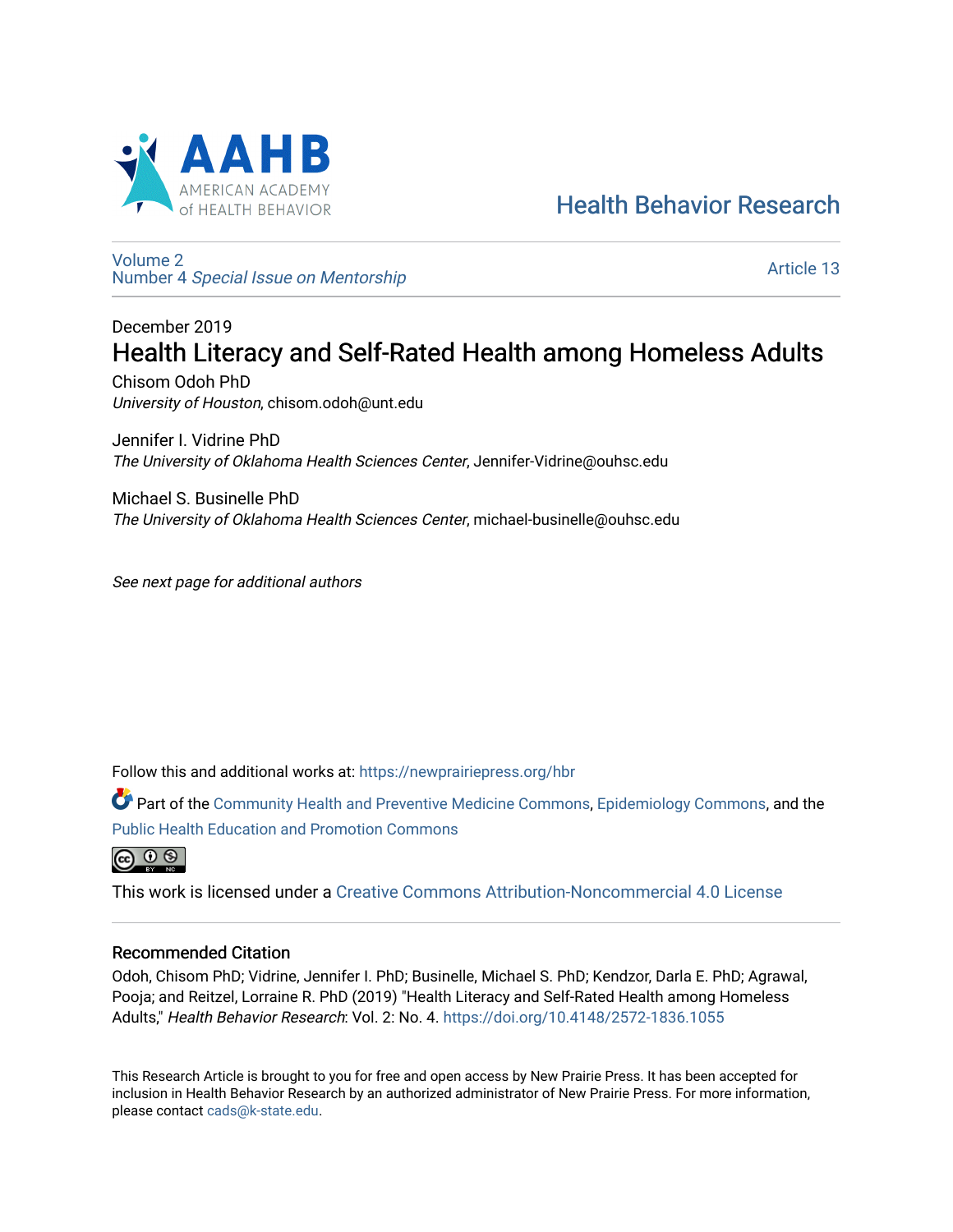# Health Literacy and Self-Rated Health among Homeless Adults

# Abstract

Poor health literacy reduces the efficacy of behavior change interventions, hampers management of health conditions, and attenuates understanding of the prevention and treatment of diseases. Poor health literacy has also been linked to fair/poor self-rated health in domiciled samples; however, there is a paucity of studies on the relation amongst homeless adults, who bear a disproportionate burden of disease and disability and require a high level of care and access to health services. Here, we examined the association between health literacy and self-rated health among a convenience sample of homeless adults. Participants were recruited from six homeless-serving agencies in Oklahoma City (N = 575; 63% men, Mage = 43.6+12.3). We used logistic regression to assess the association between health literacy (confidence completing medical forms: extremely/quite a bit versus somewhat/little bit/not at all) and self-rated health (poor/fair versus good/very good/excellent), controlling for age, subjective social status, education, race, sex, income, health insurance, employment, social security recipient status, diabetes diagnosis, high blood pressure diagnosis, and high cholesterol diagnosis. In the adjusted model, health literate homeless individuals had greater odds of endorsing good/very good/excellent self-rated health compared to those somewhat/a little bit/not at all confident completing medical forms (AOR = 2.02, [CI95% = 1.35-3.02]). Interventions targeted at adjusting reading level and comprehensibility of health information are needed for homeless individuals with poor/limited health literacy, which may ultimately impact their self-rated health. Shelters and homeless-serving agencies could host classes focused on practical skills for enhancing health literacy and/or provide navigation services.

# Keywords

health literacy, self-rated health, homeless

# Acknowledgements/Disclaimers/Disclosures

This work was supported by institutional funding provided by the University of Texas School of Public Health (to MSB) and the University of Texas MD Anderson Cancer Center (to LRR). Work to complete the current manuscript was supported by the National Cancer Institute (1P20CA221697-02 to LRR, on which Odoh is fully supported and P30CA225520 from the Stephenson Cancer Center for affiliated authors). Finally, this work was also supported by the Oklahoma Tobacco Settlement Endowment Trust (092-016-0002, salary support to MSB and DEK). Its contents are solely the responsibility of the authors and do not necessarily represent the official views of the sponsoring organizations. At the time this work was completed, Dr. Chisom Odoh was a Postdoctoral Fellow, and Pooja Agrawal an undergraduate scholar, under the mentorship of AAHB Fellow Lorraine Reitzel. The authors declare that they have no conflicts of interest.

# Authors

Chisom Odoh PhD, Jennifer I. Vidrine PhD, Michael S. Businelle PhD, Darla E. Kendzor PhD, Pooja Agrawal, and Lorraine R. Reitzel PhD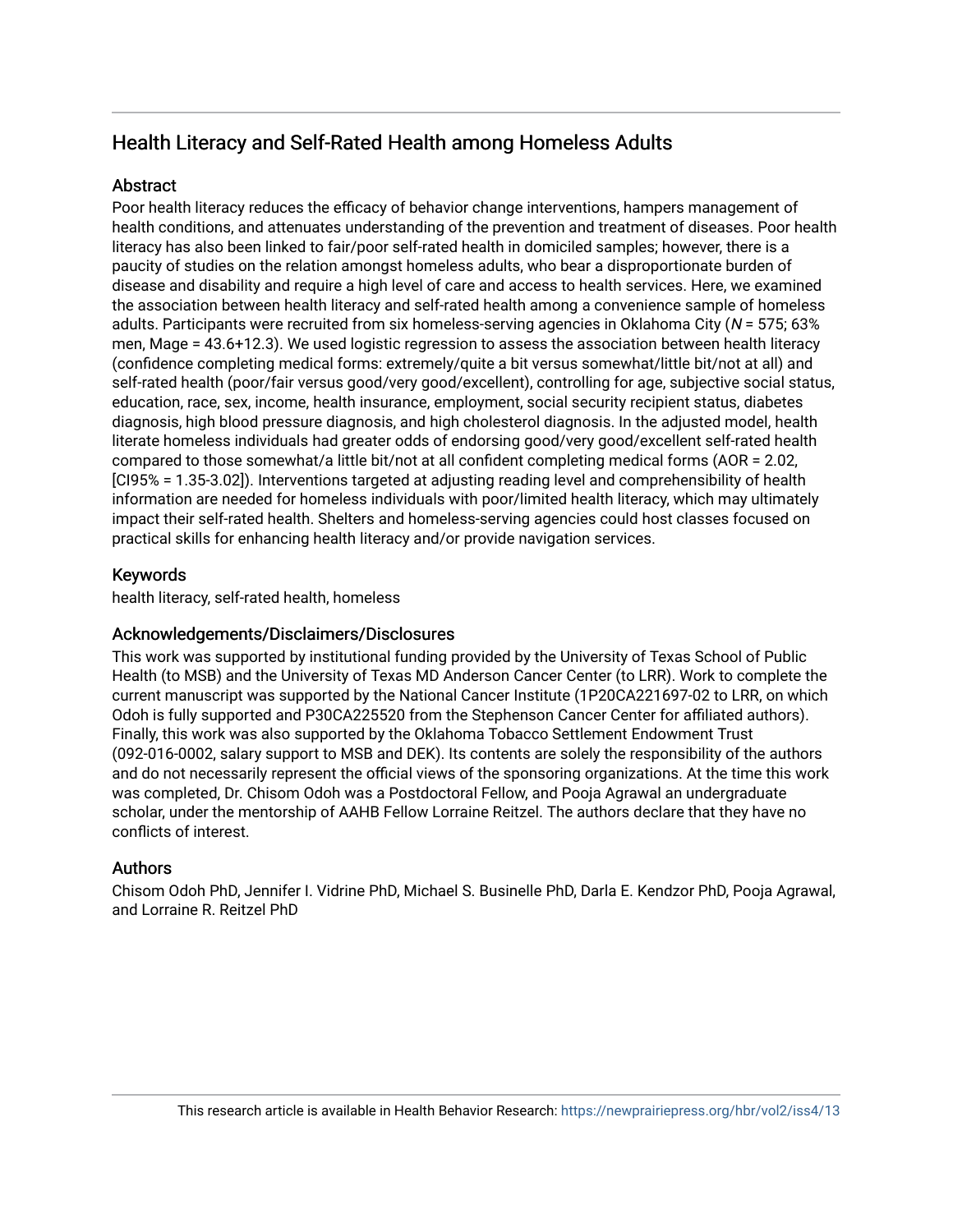#### **Health Literacy and Self-rated Health among Homeless Adults**

**Chisom Odoh, PhD\* Jennifer I. Vidrine, PhD Michael S. Businelle, PhD Darla E. Kendzor, PhD Pooja Agrawal, BS Lorraine R. Reitzel, PhD, FAAHB**

## **Abstract**

Poor health literacy reduces the efficacy of behavior change interventions, hampers management of health conditions, and attenuates understanding of the prevention and treatment of diseases. Poor health literacy has also been linked to fair/poor self-rated health in domiciled samples; however, there is a paucity of studies on the relation amongst homeless adults, who bear a disproportionate burden of disease and disability and require a high level of care and access to health services. Here, we examined the association between health literacy and self-rated health among a convenience sample of homeless adults. Participants were recruited from six homelessserving agencies in Oklahoma City ( $N = 575$ ; 63% men, M<sub>age</sub> = 43.6+12.3). We used logistic regression to assess the association between health literacy (confidence completing medical forms: extremely/quite a bit versus somewhat/little bit/not at all) and self-rated health (poor/fair versus good/very good/excellent), controlling for age, subjective social status, education, race, sex, income, health insurance, employment, social security recipient status, diabetes diagnosis, high blood pressure diagnosis, and high cholesterol diagnosis. In the adjusted model, health literate homeless individuals had greater odds of endorsing good/very good/excellent self-rated health compared to those somewhat/a little bit/not at all confident completing medical forms  $(AOR = 2.02, [CI<sub>95%</sub> = 1.35-3.02])$ . Interventions targeted at adjusting reading level and comprehensibility of health information are needed for homeless individuals with poor/limited health literacy, which may ultimately impact their self-rated health. Shelters and homelessserving agencies could host classes focused on practical skills for enhancing health literacy and/or provide navigation services.

\*Corresponding author can be reached at: [chisom.odoh@unt.edu](mailto:chisom.odoh@unt.edu)

Health literacy is the degree to which individuals have the capacity to obtain, process, and understand health information and services, and apply that acquired information in health decision-making (Institute of Medicine (US) Committee on Health Literacy, 2004; Magnani et al., 2018). One of the approaches to measuring health literacy is based on an individual's selfrating of difficulty with understanding or reading medical or health information (Chew et al., 2008). Health literacy is considered a vital asset to the maintenance and promotion of good health. Hence, poor or limited health literacy can pose a barrier to disease prevention, access to health information, utilization of health care services (e.g., cancer screenings), and medication use (Magnani et al., 2018; Peterson et al., 2011). It is, therefore, not surprising that poor health literacy has been associated with limited knowledge of medications and health conditions, higher likelihood of morbidity and mortality, hospitalization, health expenditures, and poor health outcomes (Magnani et al., 2018; Peterson et al., 2011). When compared to those with high health literacy skills, individuals with poor health literacy not only tend to be less healthy, but are also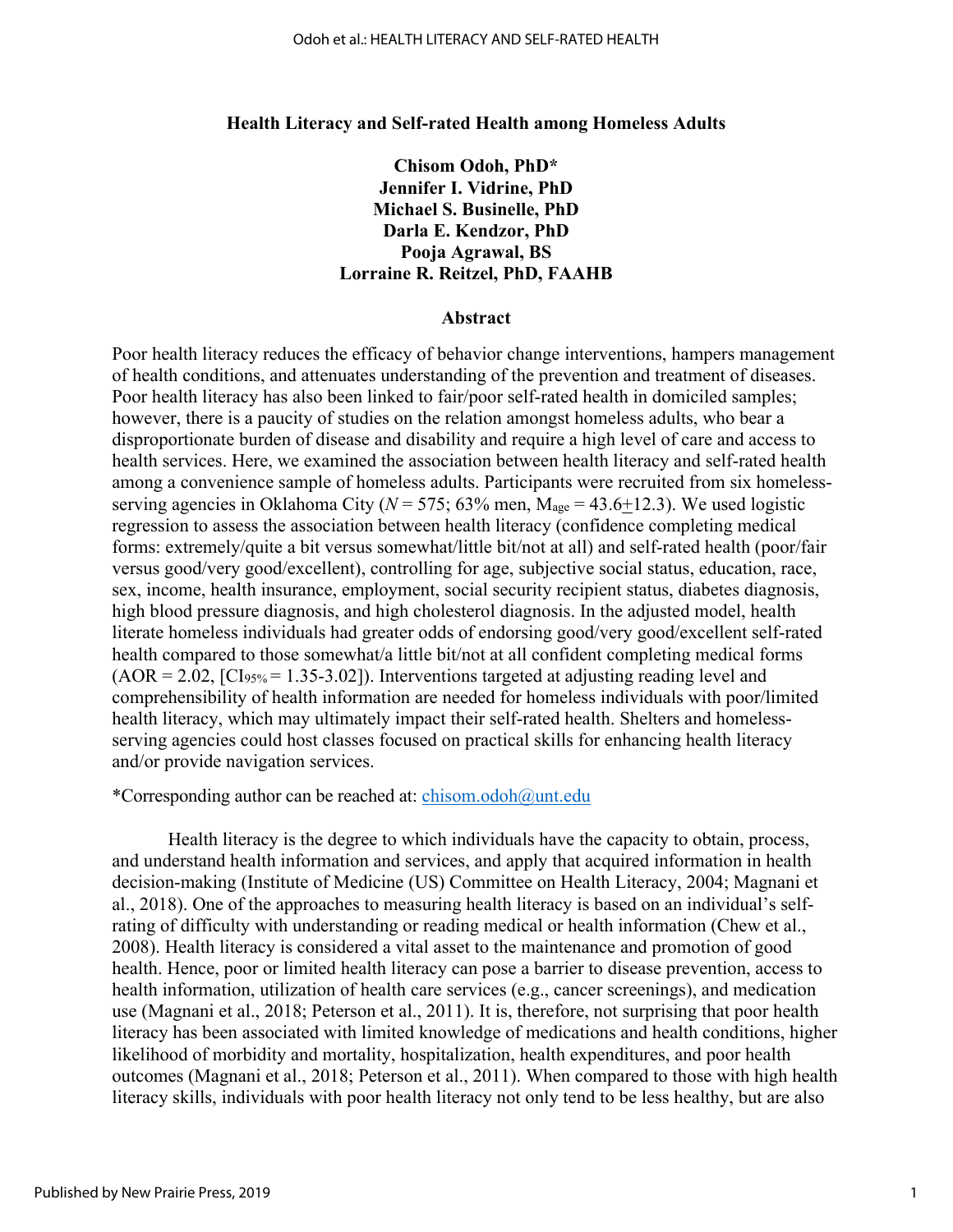more likely to have difficulties reading and comprehending medical information on prescription labels and completing hospital forms (Rothman et al., 2009; van der Heide et al., 2013). Poor health literacy could also lead to the inability of individuals to develop the knowledge, skills, and confidence to make beneficial health decisions. Thus, poor health literacy is associated with reduced efficacy of behavior change interventions, impaired management of health conditions, and attenuated understanding of the prevention and treatment of diseases (Lee, 2017; Magnani et al., 2018).

Poor health literacy is a significant problem, especially among homeless individuals who already bear a disproportionate burden of disease and disability, and require a high level of care and access to health services (Baggett et al., 2013; Romaszko, Cymes, Dragańska, Kuchta, & Glińska-Lewczuk, 2017). A study by Sleath and colleagues (2006) exploring barriers to taking medication among homeless women found that homeless women with low health literacy were more likely to report barriers to giving their child needed medicine compared to those with high health literacy. Another study reported difficulty with navigating through a complex healthcare system, a potential manifestation of poor health literacy, as a barrier to accessing primary health care among homeless adults (Campbell, O'Neill, Gibson, & Thurston, 2015). Not surprisingly, homeless individuals have a life expectancy of about 18 years shorter than the general population (Romaszko et al., 2017).

Among domiciled samples, poor/limited health literacy has also been linked with poor/fair self-rated health (Furuya, Kondo, Yamagata, & Hashimoto, 2015; Marques, Escarce, & Lemos, 2018), defined as the subjective perception of one's own health status (Salomon, Nordhagen, Oza, & Murray, 2009). Self-rated health is an important indicator of an individual's health status and a critical indicator of morbidity, mortality, disability, and risk behaviors in domiciled samples (Salomon et al., 2009; van der Heide et al., 2013). Studies indicate that at least a quarter of homeless adults rate their health as fair/poor (Chang et al., 2015; Taylor, Kendzor, Reitzel, & Businelle, 2016). The fair/poor self-rated health reported by homeless adults could be partially influenced by poor health literacy, which can reduce the likelihood that individuals will successfully access and utilize health services (Lee, 2017). Apart from poor health outcomes, studies have shown poor/limited health literacy to be linked with education, income, and other sociodemographic measures (Joffer, Flacking, Bergström, Randell, & Jerdén, 2019). For example, compared to those with higher education levels, individuals with lower education were more likely to exhibit poor/limited health literacy (van der Heide et al., 2013). Further, education inequalities exist in self-rated health, whereby individuals with lower education were more likely to engage in health risk behaviors compared with individuals with higher education levels, resulting in poorer health outcomes (Bayati, Dehghan, Bonyadi, & Bazrafkan, 2018).

The current study examined the relation between health literacy and self-rated health among homeless adults. We hypothesized that health literacy would be positively associated with self-rated health among homeless adults. A better understanding of this relationship may initiate dialogues and interventions that support health literacy skills among adults seeking homelessness-related services.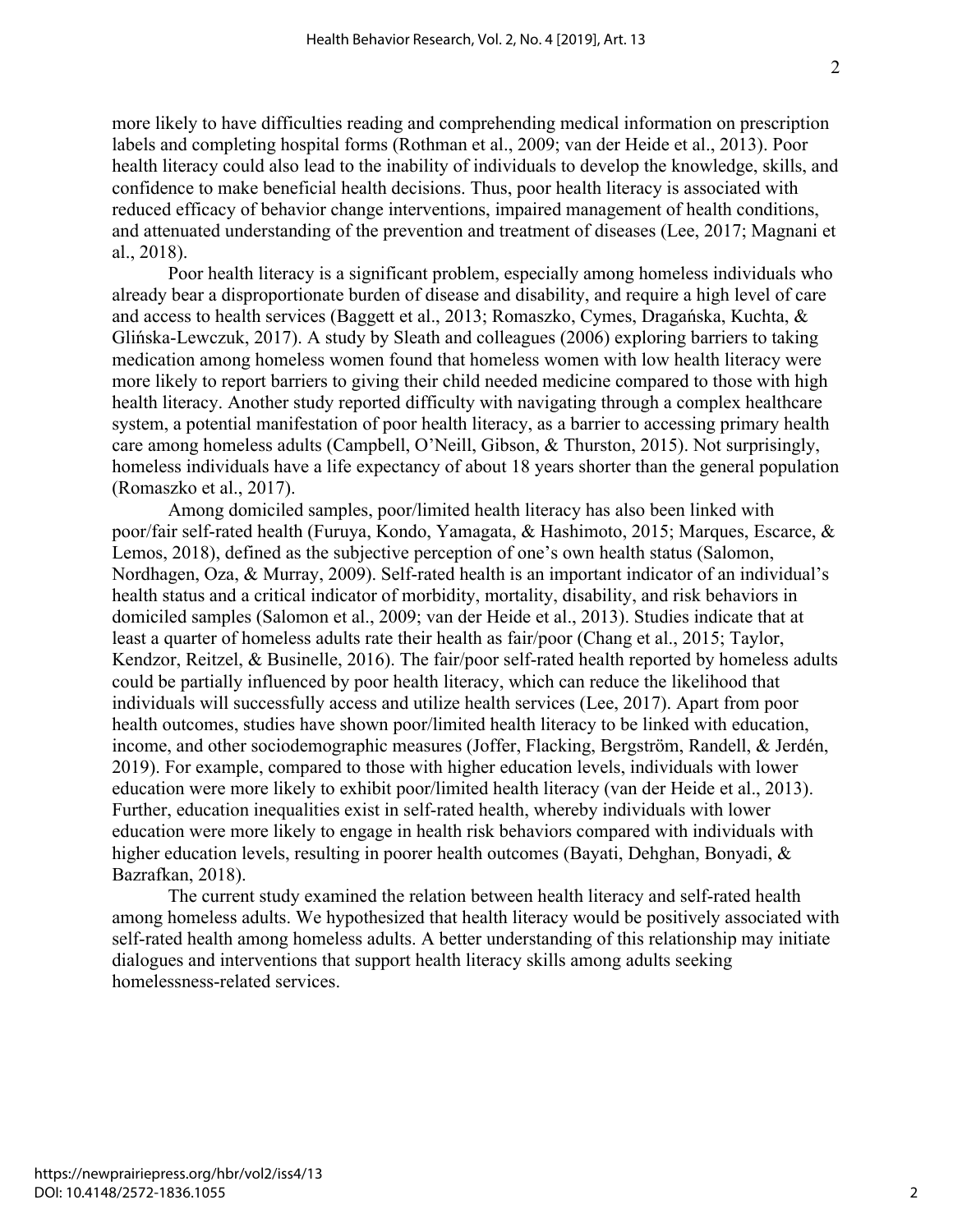## **Methods**

## **Sample Recruitment**

Data for the parent study were collected from July to August of 2016 as part of a larger study focused on health among a large, convenience sample of adults recruited from six homeless-serving agencies in Oklahoma City, OK (Maness et al., 2019). Recruitment was accomplished via flyers posted at the involved agencies. Eligibility criteria were  $\geq 18$  years of age and a ≥ 7th grade English literacy level (Arozullah et al., 2007). Eligible and interested individuals completed the informed consent process and data collection procedures. Participants were compensated with a \$20 department store gift card. All procedures were approved by Institutional Review Boards of at the University of Oklahoma Health Sciences Center and the University of Houston.

## **Measures**

**Predictor.** Health literacy was measured with a single item reading: "How confident are you filling out medical forms by yourself?," with five response options:  $1 =$  Extremely;  $2 =$  Quite a bit;  $3 =$  Somewhat;  $4 =$  A little bit;  $5 =$  Not at all; later categorized as extremely/quite a bit versus somewhat/a little bit/not at all (Chew, Bradley, & Boyko, 2004). This single health literacy screening measure has been used in prior studies, is highly correlated with other widely used measures of health literacy, and has been linked to smoking, lower communication skills, and higher perceived stress in prior work (Chew et al., 2004; Stewart et al., 2015; Wynia & Osborn, 2010).

**Outcome.** Self-rated health was assessed with a single item reading: "Would you say your health in general is..." with five response options:  $1 =$  Excellent;  $2 =$  Very good;  $3 =$  Good;  $4 = \text{Fair}$ ; and  $5 = \text{Poor}$ ; which were later dichotomized into good/very good/excellent versus poor/fair (Idler & Angel, 1990; Salomon et al., 2009) for primary analyses based on restriction of range. This single item has been used in multiple national surveys, has established reliability and validity, is linked to morbidity and mortality, and has been commonly used to capture self-rated health in other work (Chang et al., 2015; Cuevas et al., 2013; Fisher et al., 2014; Jylhä, 2009; Savoy et al., 2014; Stewart et al., 2015).

**Covariates.** Continuous variables were self-reported and included age and subjective social status (community ladder from 1 to 10, where respondents rank their relative standing in their self-defined community with  $1 =$  bottom of the ladder and  $10 =$  top of the ladder; Adler & Stewart, 2007). Other covariates were categorical: education (< GED/high school degree; ≥ GED/high school degree), race (white; black; other), sex (male; female), yearly income  $(\leq$  \$5,000;  $>$  \$5,000), health insurance (uninsured; insured), employment (unemployed; employed), social security recipient (no; yes), diabetes diagnosis (no; yes), high blood pressure diagnosis (no; yes), and high cholesterol diagnosis (no; yes).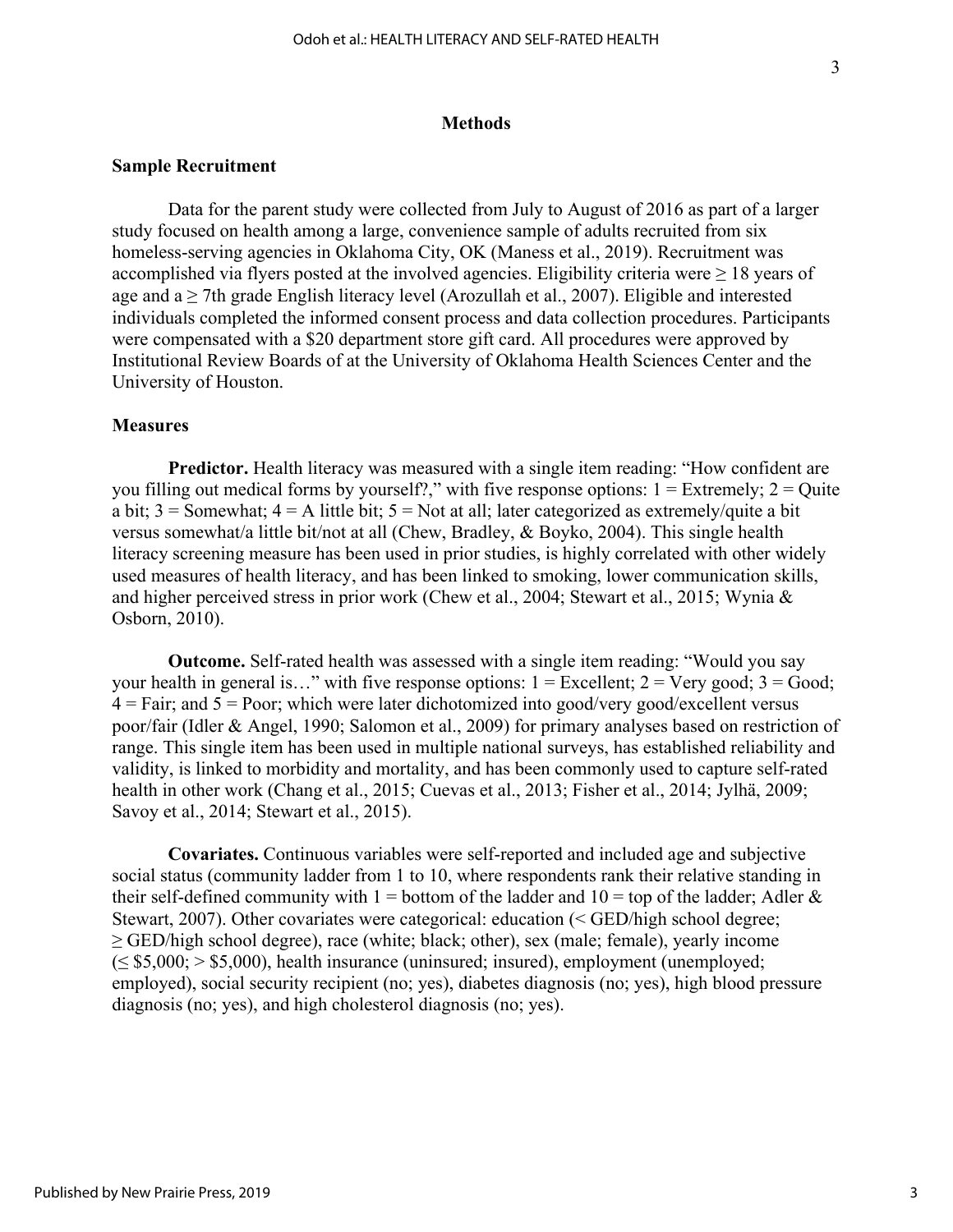## **Data Analysis**

Descriptive analyses were used to describe participants' characteristics. Before running regression models, we assessed multicollinearity using variance inflation factors, and all were within the acceptable limit of < 5. A binary logistic regression model was estimated for the outcome variable (self-rated health) to assess the main effect of the independent variable (health literacy), while controlling for covariates (age, subjective social status, education, race, sex, income, health insurance, employment, social security recipient, diabetes diagnosis, high blood pressure diagnosis, and high cholesterol diagnosis). A final, covariate-adjusted ordinal logistic regression was conducted, using the 5-level self-rated health variable, to ensure a consistent pattern with logistic regression results. All analyses used two-tailed tests of significance with a significance level set at  $p \leq 0.05$ , and were conducted using IBM SPSS Statistics for Windows, Version 25.0.

## **Results**

Of the  $N = 610$  individuals participating in the study, 35 (5.7%) were excluded from the analytic sample based on missing data. Percent of missing data for each variable independently was as follows: age (1.3%), subjective social status (0.16%), education (0.16%), race (0.83%), sex  $(0\%)$ , income  $(4.3\%)$ , health insurance  $(0.16\%)$ , employment  $(0.16\%)$ , social security recipient (0.16%), diabetes diagnosis (0.16%), high blood pressure diagnosis (0.16%), high cholesterol diagnosis (0.16%), health literacy (0.32%), and self-rated health (0.16%).

The majority of participants ( $N = 575$ ; 86.6%) reported being homeless, with a mean length of lifetime homelessness of 3.2±5.1 years. About 74% reported spending the night at a shelter over the past three months, while 48% reported staying at the shelter where data were collected for three weeks or longer. Overall, 64% rated their health as good/very good/excellent, and 68.3% felt extremely/quite a bit confident filling out medical forms alone. Descriptive statistics are shown in Table 1.

In adjusted models, the odds of rating health as good/very good/excellent was lower for women (AOR = 0.62, [CI<sub>95%</sub> = 0.42-0.92]), as was a diagnosis of diabetes (AOR = 0.54, [CI<sub>95%</sub> = 0.30-0.96]); high cholesterol (AOR = 0.50, [CI<sub>95%</sub> = 0.30, 0.83]); and high blood pressure (AOR  $= 0.48$ , [CI<sub>95%</sub> $= 0.31, 0.73$ ]). In the adjusted model including these and other covariates, health literate homeless individuals had greater odds of endorsing good/very good/excellent self-rated health compared to those who felt somewhat/a little bit/not at all confident filling out medical forms alone ((AOR = 2.02, [CI<sub>95%</sub> = 1.35, 3.02]); Cox & Snell R square = 0.143; Table 2). A final covariate-adjusted analysis was conducted that treated self-rated health as a 5-level ordinal variable, yielding a consistent pattern of results  $(AOR = 1.49, [CI<sub>95</sub>%=1.30, 1.71]).$ 

### **Discussion**

This study investigated the association between health literacy and self-rated health among homeless individuals. As hypothesized, individuals who were health literate reported better selfrated health compared to those who were only somewhat/a little bit/not at all confident completing medical forms by themselves. Results are consistent with previous studies conducted amongst domiciled samples linking health literacy with self-rated health (Fernandez, Larson, & Zikmund-Fisher, 2016; Marques et al., 2018) and extend these findings to a group with a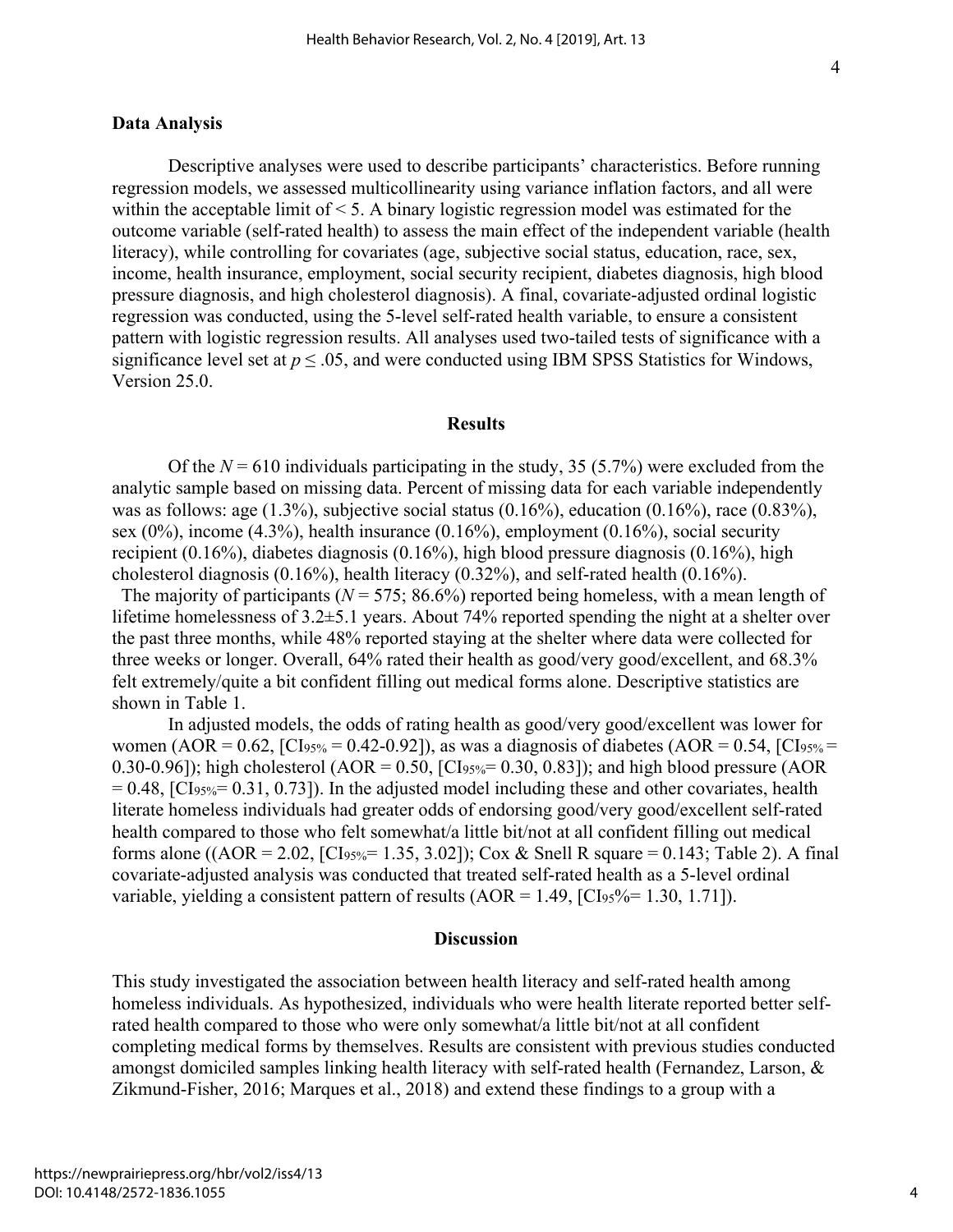# Table 1

*Participant Characteristics (N = 575)* 

| Variable                                                          | $N$ (%) / $M$ [SD] |
|-------------------------------------------------------------------|--------------------|
| Age                                                               |                    |
| 18 to 99 years old                                                | 43.6 [12.3]        |
| <b>Subjective social status</b>                                   |                    |
| Scale of 1 to 10                                                  | 4.85 [2.57]        |
| <b>Education</b>                                                  |                    |
| <ged degree<="" high="" school="" td=""><td>143 (24.9)</td></ged> | 143 (24.9)         |
| $\geq$ GED/high school degree                                     | 432 (75.1)         |
| Race                                                              |                    |
| White                                                             | 329 (57.2)         |
| <b>Black</b>                                                      | 115(20.0)          |
| Other                                                             | 131 (22.8)         |
| <b>Sex</b>                                                        |                    |
| Male                                                              | 361 (62.8)         |
| Female                                                            | 214 (37.2)         |
| Income (past year)                                                |                    |
| $\leq$ \$5,000                                                    | 395 (68.7)         |
| $>$ \$5,000                                                       | 180 (31.3)         |
| <b>Health insurance</b>                                           |                    |
| Uninsured                                                         | 389 (67.7)         |
| <b>Insured</b>                                                    | 186 (32.3)         |
| <b>Employment status</b>                                          |                    |
| Unemployed                                                        | 507 (88.2)         |
| Employed                                                          | 68 (11.8)          |
| <b>Social security recipient</b>                                  |                    |
| No                                                                | 456 (79.3)         |
| Yes                                                               | 119 (20.7)         |
| <b>Diabetes</b>                                                   |                    |
| No                                                                | 500 (87.0)         |
| Yes                                                               | 75(13.0)           |
| <b>High cholesterol</b>                                           |                    |
| No                                                                | 460 (80.0)         |
| Yes                                                               | 115(20.0)          |
| <b>High blood pressure</b>                                        |                    |
| No                                                                | 330 (57.4)         |
| Yes                                                               | 245 (42.6)         |
| <b>Health literacy</b>                                            |                    |
| Somewhat/a little bit/not at all                                  | 182 (31.7)         |
| Extremely/quite a bit                                             | 393 (68.3)         |
| <b>Self-rated health</b>                                          |                    |
| Poor/fair                                                         | 210 (36.5)         |
| Good/very good/excellent                                          | 365(63.5)          |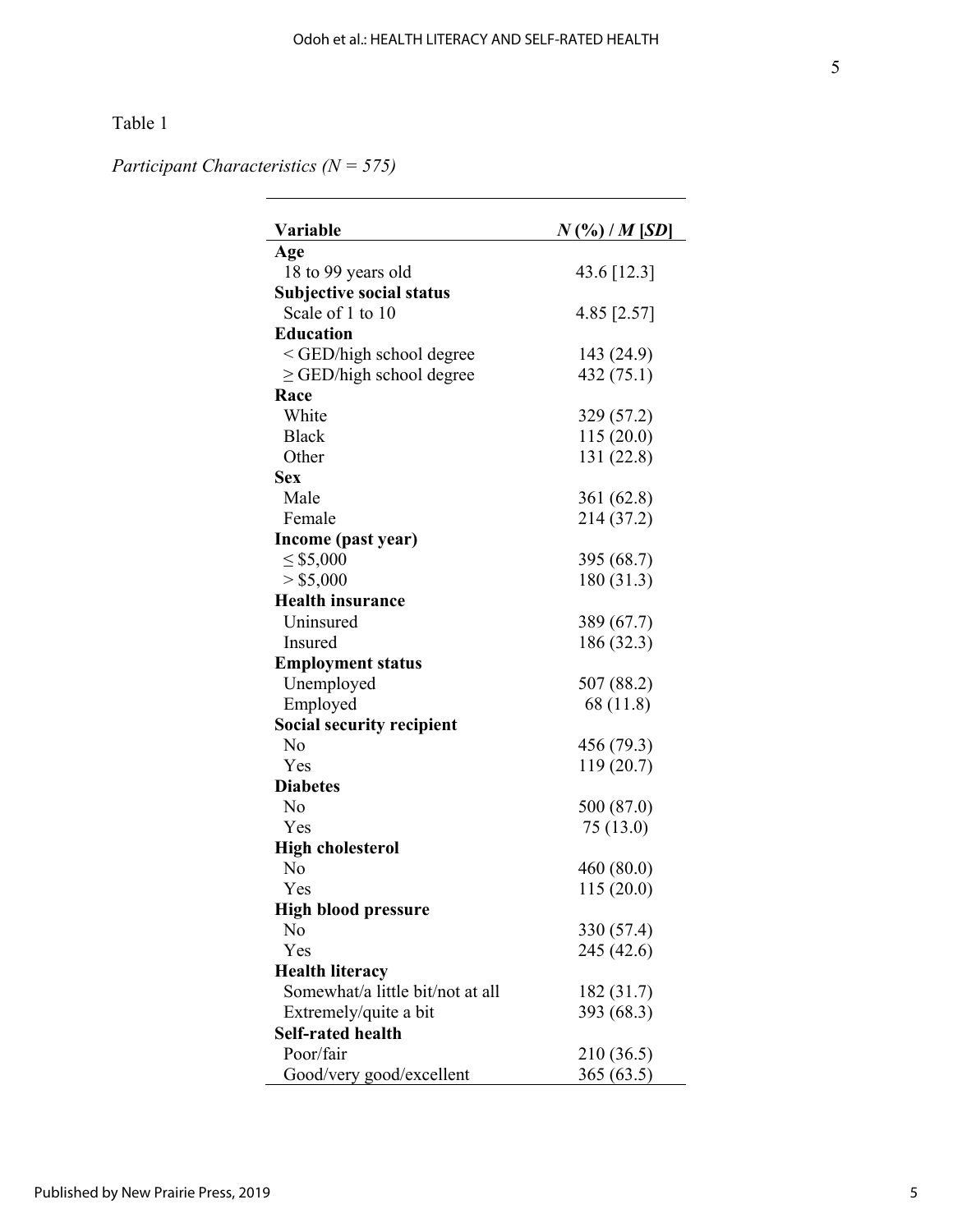Table 2

| <i>16</i> (17                                                                         |                            |               |                  |
|---------------------------------------------------------------------------------------|----------------------------|---------------|------------------|
|                                                                                       | 0R<br>Self-rated<br>health | 95% CI        | $\boldsymbol{p}$ |
|                                                                                       |                            |               |                  |
| Health literacy                                                                       |                            |               |                  |
| Somewhat/A little bit/not at all                                                      | 1.00                       | Referent      | .001             |
| Extremely/quite a bit                                                                 | 2.02                       | 1.35-3.02     |                  |
| Age                                                                                   |                            |               |                  |
| 18-99 years old                                                                       | 0.99                       | $0.97 - 1.01$ | .276             |
| Subjective social status                                                              |                            |               |                  |
| Scale of 1 to 10                                                                      | 1.08                       | 1.00-1.16     | .066             |
| Education                                                                             |                            |               |                  |
| <ged degree<="" high="" school="" td=""><td>1.00</td><td>Referent</td><td></td></ged> | 1.00                       | Referent      |                  |
| $\ge$ GED/high school degree                                                          | 1.25                       | $0.82 - 1.93$ | .304             |
| Race                                                                                  |                            |               |                  |
| White                                                                                 | 1.00                       | Referent      |                  |
| <b>Black</b>                                                                          | 1.60                       | $0.97 - 2.66$ | .099             |
| Other                                                                                 | 1.49                       | 0.93-2.37     | .118             |
| Sex                                                                                   |                            |               |                  |
| Male                                                                                  | 1.00                       | Referent      |                  |
| Female                                                                                | 0.62                       | $0.42 - 0.92$ | .018             |
| Income                                                                                |                            |               |                  |
| $\leq$ \$5,000                                                                        | 1.00                       | Referent      |                  |
| > \$5,000                                                                             | 1.12                       | $0.73 - 1.71$ | .600             |
| Health insurance                                                                      |                            |               |                  |
| Uninsured                                                                             | 1.00                       | Referent      |                  |
| Insured                                                                               | 1.02                       | $0.59 - 1.75$ | .952             |
| Employment status                                                                     |                            |               |                  |
| Unemployed                                                                            | 1.00                       | Referent      |                  |
| Employed                                                                              | 1.36                       | $0.76 - 2.42$ | .304             |
| Social security recipient                                                             |                            |               |                  |
| No                                                                                    | 1.00                       | Referent      |                  |
| Yes                                                                                   | 1.20                       | $0.62 - 2.30$ | .588             |
| Diabetes                                                                              |                            |               |                  |
| No                                                                                    | 1.00                       | Referent      |                  |
| Yes                                                                                   | 0.54                       | $0.30 - 0.96$ | .036             |
| High cholesterol                                                                      |                            |               |                  |
| No                                                                                    | 1.00                       | Referent      |                  |
| Yes                                                                                   | 0.50                       | $0.30 - 0.83$ | .008             |
| High blood pressure                                                                   |                            |               |                  |
| No                                                                                    | 1.00                       | Referent      | .001             |
| Yes                                                                                   | 0.48                       | $0.31 - 0.73$ |                  |
| Intercept                                                                             | 1.25                       |               |                  |

*Adjusted Logistic Regression Results of Association between Health Literacy and Self-rated Health (N = 575)* 

*Note.* Model statement: Odds of good/very good/excellent self-rated health = 1.25 + 2.02\*Health Literacy + 0.99\*Age + 1.08\*Subjective Social Status+ 1.25\*Education + 1.61\*Race\_Black + 1.49\*Race\_Other + 0.62\*Sex

+ 1.12\*Income + 1.02\*Health Insurance + 1.36\*Employment Status + 1.20\*Social Security Recipient +

0.54\*Diabetes + 0.50\*High Cholesterol diagnosis + 0.78\*High Blood Pressure diagnosis

-2 Log Likelihood for Intercept only model: 1719.491; -2 Log Likelihood for Final model: 1564.004; *p* < 0.001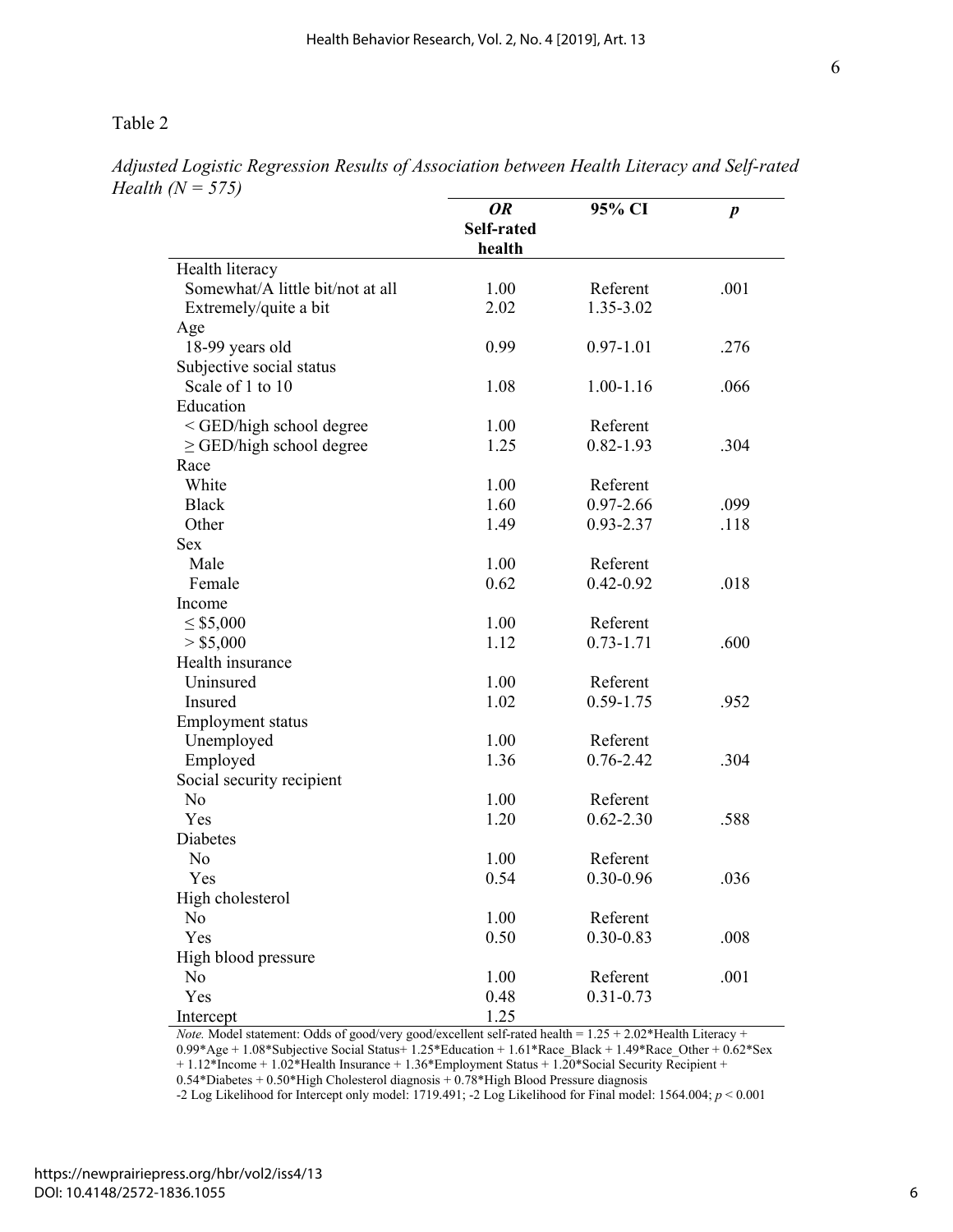significant burden of disease (Baggett, Liauw, & Hwang, 2018; Chang et al., 2015; Roncarati et al., 2018). Based on our current results, we propose that special attention and intervention is needed among homeless individuals with poor health literacy levels to improve their ability to understand and process health information, which may ultimately impact their self-rated health. To accomplish this, shelters and homeless-serving agencies could focus on developing intervention materials with lower reading levels that are engaging, host classes focused on practical skills for enhancing health literacy for homeless individuals, and/or offer navigators to assist adults with limited health literacy to obtain healthcare. Additionally, increasing educational attainment among homeless individuals could also mitigate poor health literacy, as supported by research conducted among domiciled adults (Bayati et al., 2018).

Sex was identified as a significant covariate in the relation between health literacy and self-rated health. Women in our sample were less likely to report good/very good/excellent selfrated health compared to men. Research among domiciled adults has found stronger links between self-rated health and premature morbidity/mortality among women than men (Khang & Kim, 2010). While these results are not generalizable to homeless adults, results may suggest a critical need for targeted intervention efforts oriented toward homeless women to promote their health (Khang & Kim, 2010). These interventions might include attention to enhancing health literacy (Khang & Kim, 2010). Qualitative research with homeless women may reveal strategies to enhance both their health and health literacy.

Limitations include the cross-sectional nature of the study, whereby causality and temporality cannot be inferred. Longitudinal studies are needed to elucidate the relationship between health literacy and self-rated health among homeless individuals. Additionally, individuals with low reading literacy were excluded, which may have restricted the range for health literacy in this sample. However, significant results with even a restricted range on this construct suggest the veracity of associations. In addition, our results may not extend to homeless individuals who received services from one of the agencies but chose not to participate. However, a snapshot count of homeless individuals in Oklahoma City was reported to be 1,393 (excludes unaccompanied youths) in January 2016. Based on this number, it can be argued that our sample size of 610 included about 44% of the homeless adults in the area at the time (Oklahoma City Planning Department, 2016). Also, the health literacy and self-rated health responses were categorized based on restriction of range; however, associations were also tested using the ordinal form of self-rated health in an ordinal regression approach and results remained consistent. Results may not be generalizable to samples from other cities or states and therefore require replication – especially with more comprehensive measures of health literacy. Moreover, the reliability of the health literacy item over time is unknown; however, it would not be expected to change absent intervention or additional education. While we attempted to adjust for variables in the association between health literacy and self-rated health, we may not have accounted for all relevant factors (e.g., marital status). Finally, although self-rated health can encompass general health conditions, it is indistinct as to which areas of health individuals refer to when they rate their health (e.g., physical and/or mental). Despite these limitations, our study has notable strengths, which include recruitment from multiple sites (six homeless-serving agencies), coupled with a large sample size. Our study is also the first to assess the relationship between health literacy and self-rated health among homeless adults. Further, the current work supports the need to promote health literacy skills among homeless individuals or individuals utilizing shelter services. Future research could benefit from assessing the differences in health behaviors for individuals reporting high literacy versus low literacy.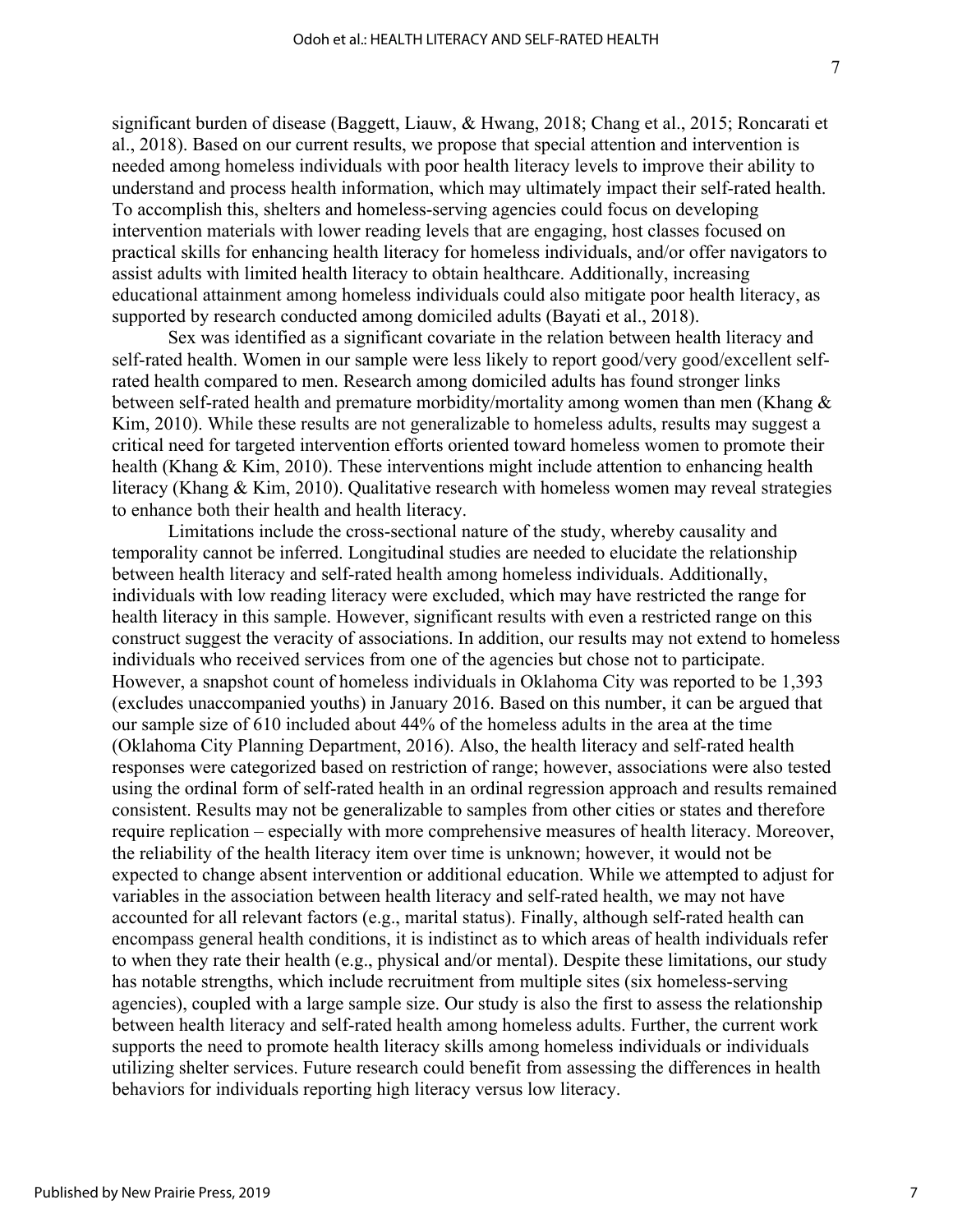## **Implications for Health Behavior Theory**

As shown in our results, health literacy is associated with self-rated health among homeless individuals utilizing shelter services. Health literacy translates into skills to guide disease prevention, access to health information, utilization of health care services, and medication use (Magnani et al., 2018; Marques et al., 2018; Peterson et al., 2011). Therefore, being health literate is not only the responsibility of the affected individual, but extends to action of health care systems, homeless-serving agencies including shelters, and all involved with the provision of care and service to homeless individuals (Magnani et al., 2018). Theoretical underpinnings for health literacy exist in multiple theories, all of which address rationales for individual, social, community, provider, organizational, and system-level behavior practices (Magnani et al., 2018; Paasche-Orlow & Wolf, 2007). The social ecological model, informed by these health behavior theories, can help in understanding the relationship between health literacy and self-rated health and informing intervention approaches. For example, the social ecological model posits individual, organizational, and system-level factors that influence initiation and maintenance of healthy behaviors (McCormack, Thomas, Lewis, & Rudd, 2017). Beyond educational provision at the individual level, homeless-serving agencies and healthcare providers should ensure simplification, suitability, and accessibility of information used for homeless individuals or individuals utilizing shelter services. Effective communication and interaction is also a necessary skill for individuals who work with homeless stakeholders, which will in turn enable individuals receiving services to better make informed decisions about their health. Given the strong association between health literacy and self-rated health, these single-item measures could be incorporated into shelter and healthcare provider screening forms to identify individuals with poor/limited literacy for an enhanced level of service provision to navigate healthcare systems and their recommendations (Stewart et al., 2015).

#### **Discussion Question:**

1. Our findings show an association between limited health literacy and poor/fair self-rated health among homeless adults. What are efficient and effective ways health care providers, shelters, and homeless-serving agencies can improve health literacy among homeless individuals?

#### **Acknowledgements**

This work was supported by institutional funding provided by the University of Texas School of Public Health (to Businelle) and the University of Texas MD Anderson Cancer Center (to Reitzel). Work to complete the current manuscript was supported by the National Cancer Institute (1P20CA221697-02 to Reitzel, on which Odoh was fully supported and P30CA225520 from the Stephenson Cancer Center for affiliated authors). Finally, this work was also supported by the Oklahoma Tobacco Settlement Endowment Trust (092-016-0002, salary support to Businelle and Kendzor). Its contents are solely the responsibility of the authors and do not necessarily represent the official views of the sponsoring organizations. At the time this work was completed, Dr. Chisom Odoh was a Postdoctoral Fellow, and Pooja Agrawal an undergraduate scholar, under the mentorship of AAHB Fellow Lorraine Reitzel. The authors declare that they have no conflicts of interest.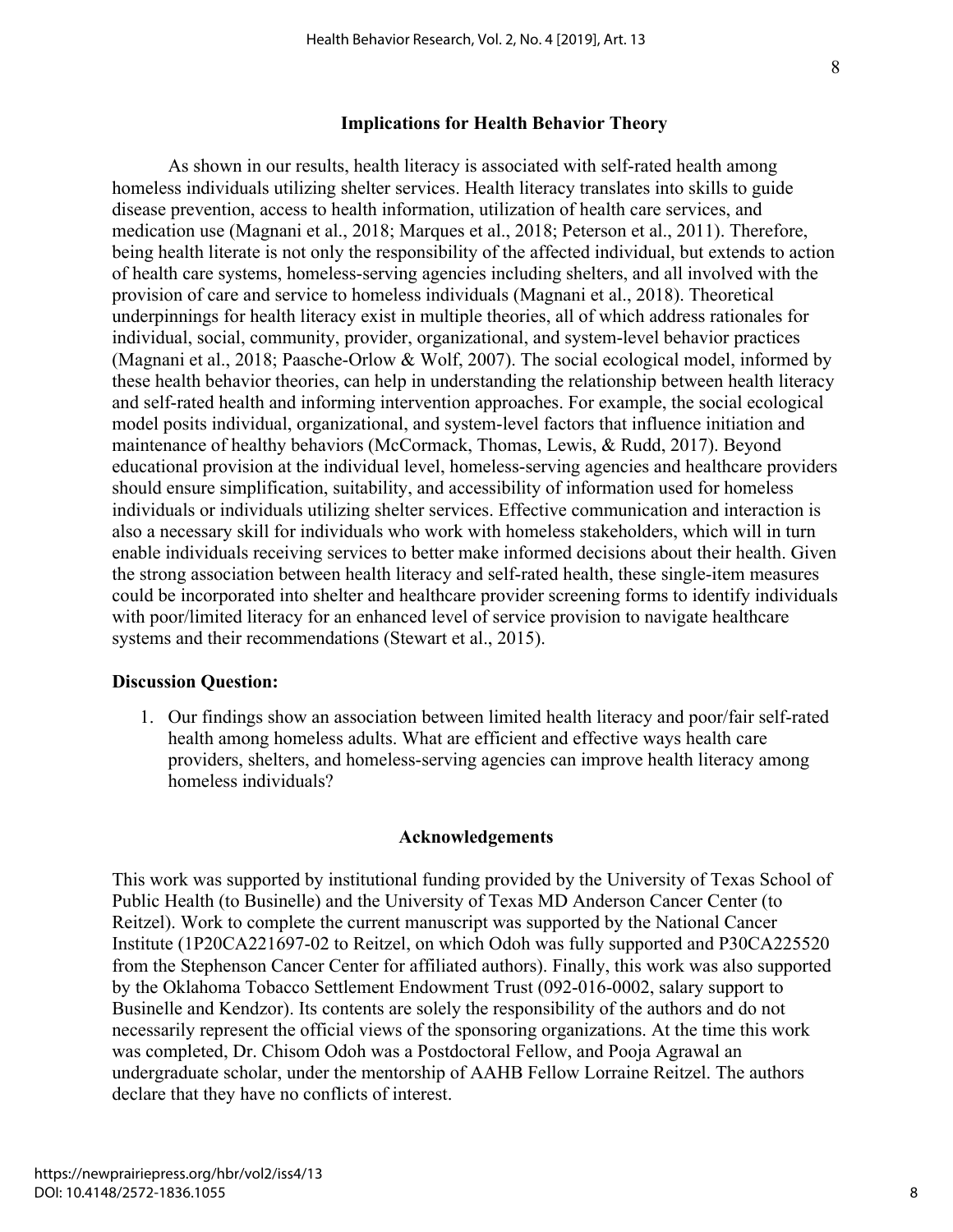## **References**

- Adler, N., & Stewart, J. (2007). The MacArthur Scale of Subjective Social Status. *Research Network on SES & Health.* Retrieved from <https://macses.ucsf.edu/research/psychosocial/subjective.php>
- Arozullah, A. M., Yarnold, P. R., Bennett, C. L., Soltysik, R. C., Wolf, M. S., Ferreira, R. M., … Davis, T. (2007). Development and validation of a short-form, rapid estimate of adult literacy in medicine. *Medical Care, 45*(11), 1026–1033. <https://doi.org/10.1097/MLR.0b013e3180616c1b>
- Baggett, T. P., Hwang, S. W., O'Connell, J. J., Porneala, B. C., Stringfellow, E. J., Orav, E. J., … Rigotti, N. A. (2013). Mortality among homeless adults in Boston: Shifts in causes of death over a 15-year period. *JAMA Internal Medicine, 173*(3), 189–195. <https://doi.org/10.1001/jamainternmed.2013.1604>
- Baggett, T. P., Liauw, S. S., & Hwang, S. W. (2018). Cardiovascular disease and homelessness. *Journal of the American College of Cardiology, 71*(22), 2585–2597. <https://doi.org/10.1016/j.jacc.2018.02.077>
- Bayati, T., Dehghan, A., Bonyadi, F., & Bazrafkan, L. (2018). Investigating the effect of education on health literacy and its relation to health-promoting behaviors in health center. *Journal of Education and Health Promotion, 7*, 127. https://doi.org/10.4103/jehp.jehp $65$  18
- Campbell, D. J. T., O'Neill, B. G., Gibson, K., & Thurston, W. E. (2015). Primary healthcare needs and barriers to care among Calgary's homeless populations. *BMC Family Practice, 16*, 139.<https://doi.org/10.1186/s12875-015-0361-3>
- Chang, H.-L., Fisher, F. D., Reitzel, L. R., Kendzor, D. E., Nguyen, M. A. H., & Businelle, M. S. (2015). Subjective sleep inadequacy and self-rated health among homeless adults. *American Journal of Health Behavior, 39*(1), 14–21. <https://doi.org/10.5993/AJHB.39.1.2>
- Chew, L. D., Bradley, K. A., & Boyko, E. J. (2004). Brief questions to identify patients with inadequate health literacy. *Family Medicine, 36*(8), 588–594.
- Chew, L. D., Griffin, J. M., Partin, M. R., Noorbaloochi, S., Grill, J. P., Snyder, A., … VanRyn, M. (2008). Validation of screening questions for limited health literacy in a large VA outpatient population. *Journal of General Internal Medicine, 23*(5), 561–566. <https://doi.org/10.1007/s11606-008-0520-5>
- Cuevas, A. G., Reitzel, L. R., Cao, Y., Nguyen, N., Wetter, D. W., Adams, C. E., … McNeill, L. H. (2013). Mediators of Discrimination and Self-rated Health among African Americans. *American Journal of Health Behavior, 37*(6), 745–754. <https://doi.org/10.5993/AJHB.37.6.3>
- Fernandez, D. M., Larson, J. L., & Zikmund-Fisher, B. J. (2016). Associations between health literacy and preventive health behaviors among older adults: Findings from the health and retirement study. *BMC Public Health, 16*, 596. <https://doi.org/10.1186/s12889-016-3267-7>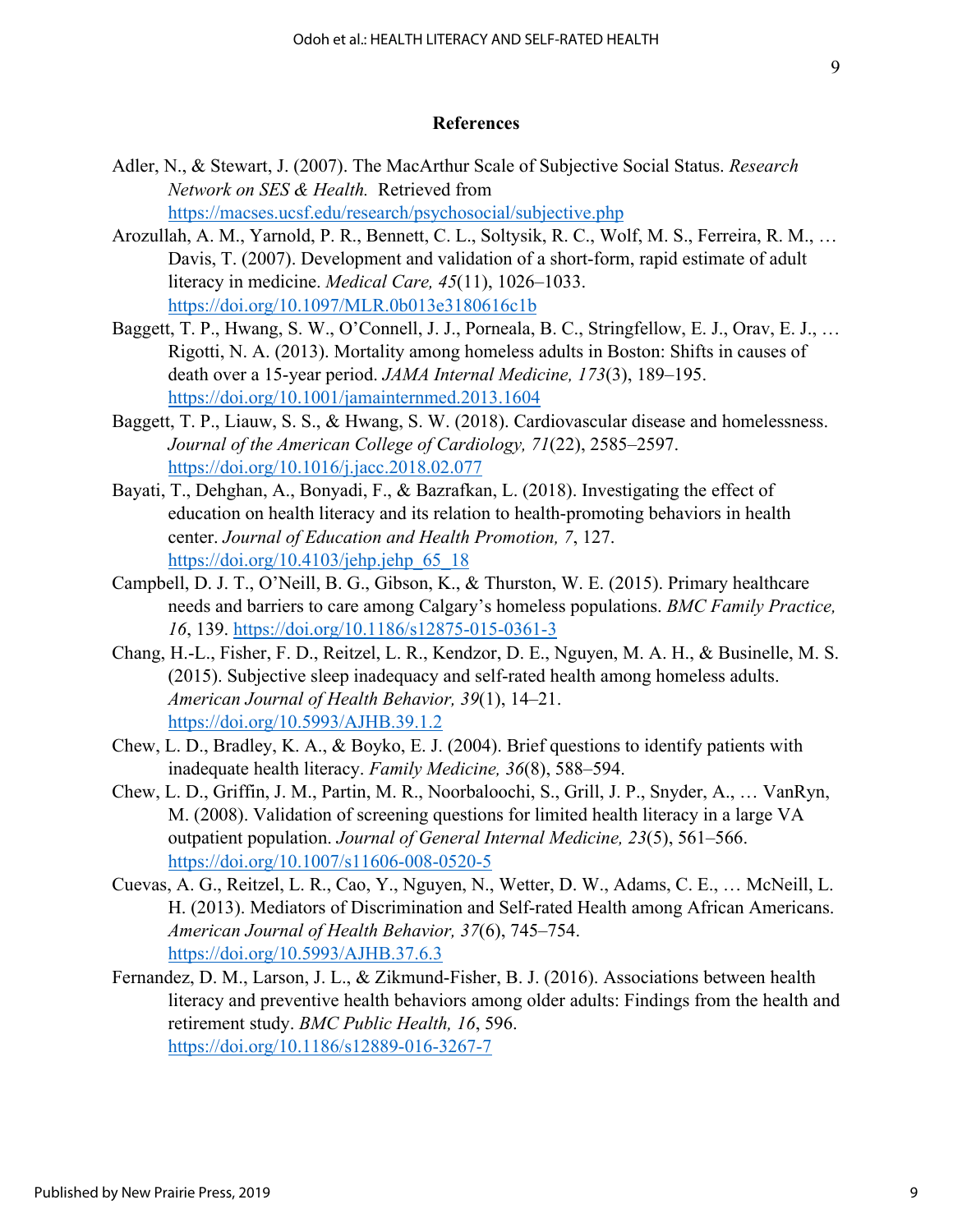- Fisher, F. D., Reitzel, L. R., Nguyen, N., Savoy, E. J., Advani, P. S., Cuevas, A. G., … McNeill, L. H. (2014). Loneliness and self-rated health among church-attending African Americans. *American Journal of Health Behavior, 4*, 481–491. <https://doi.org/10.5993/AJHB.38.4.1>
- Furuya, Y., Kondo, N., Yamagata, Z., & Hashimoto, H. (2015). Health literacy, socioeconomic status and self-rated health in Japan. *Health Promotion International, 30*(3), 505–513. <https://doi.org/10.1093/heapro/dat071>
- Idler, E. L., & Angel, R. J. (1990). Self-rated health and mortality in the NHANES-I Epidemiologic Follow-up Study. *American Journal of Public Health, 80*(4), 446–452. <https://doi.org/10.2105/ajph.80.4.446>
- Institute of Medicine (US) Committee on Health Literacy. (2004). *Health literacy: A prescription to end confusion* L. Nielsen-Bohlman, A. M. Panzer, & D. A. Kindig (Eds.). Washington, DC: National Academies Press. Retrieved from <http://www.ncbi.nlm.nih.gov/books/NBK216032/>
- Joffer, J., Flacking, R., Bergström, E., Randell, E., & Jerdén, L. (2019). Self-rated health, subjective social status in school and socioeconomic status in adolescents: A crosssectional study. *BMC Public Health, 19*(1), 785. [https://doi.org/10.1186/s12889-019-](https://doi.org/10.1186/s12889-019-7140-3) [7140-3](https://doi.org/10.1186/s12889-019-7140-3)
- Jylhä, M. (2009). What is self-rated health and why does it predict mortality? Towards a unified conceptual model. *Social Science & Medicine, 69*(3), 307–316. <https://doi.org/10.1016/j.socscimed.2009.05.013>
- Khang, Y.-H., & Kim, H. R. (2010). Gender differences in self-rated health and mortality association: Role of pain-inducing musculoskeletal disorders. *Journal of Women's Health, 19*(1), 109–116.<https://doi.org/10.1089/jwh.2009.1413>
- Lee, Y. (2017). Does context matter? Literacy disparities in self-rated health using evidence from 17 developed countries. *American Journal of Health Behavior, 41*(3), 287–300. <https://doi.org/10.5993/AJHB.41.3.8>
- Magnani, J. W., Mujahid, M. S., Aronow, H. D., Cené, C. W., Dickson, V. V., Havranek, E., … Willey, J. Z.; on behalf of the American Heart Association Council on Epidemiology and Prevention; Council on Cardiovascular Disease in the Young; Council on Cardiovascular and Stroke Nursing; Council on Peripheral Vascular Disease; Council on Quality of Care and Outcomes Research; and Stroke Council. (2018). Health literacy and cardiovascular disease: Fundamental relevance to primary and secondary prevention: A scientific statement from the American Heart Association. *Circulation, 138*(2), e48–e74. <https://doi.org/10.1161/CIR.0000000000000579>
- Maness, S. B., Reitzel, L. R., Hernandez, D. C., Maria, D. S., Batson, M. A., Zingg, T., … Businelle, M. S. (2019). Modifiable risk factors and readiness to change among homeless adults. *American Journal of Health Behavior, 43*(2), 373–379. <https://doi.org/10.5993/AJHB.43.2.13>
- Marques, S. R. L., Escarce, A. G., & Lemos, S. M. A. (2018). Health literacy and self-rated health in adults primary care patients. CoDAS, 30(2). [https://doi.org/10.1590/2317-](https://doi.org/10.1590/2317-1782/20182017127) [1782/20182017127](https://doi.org/10.1590/2317-1782/20182017127)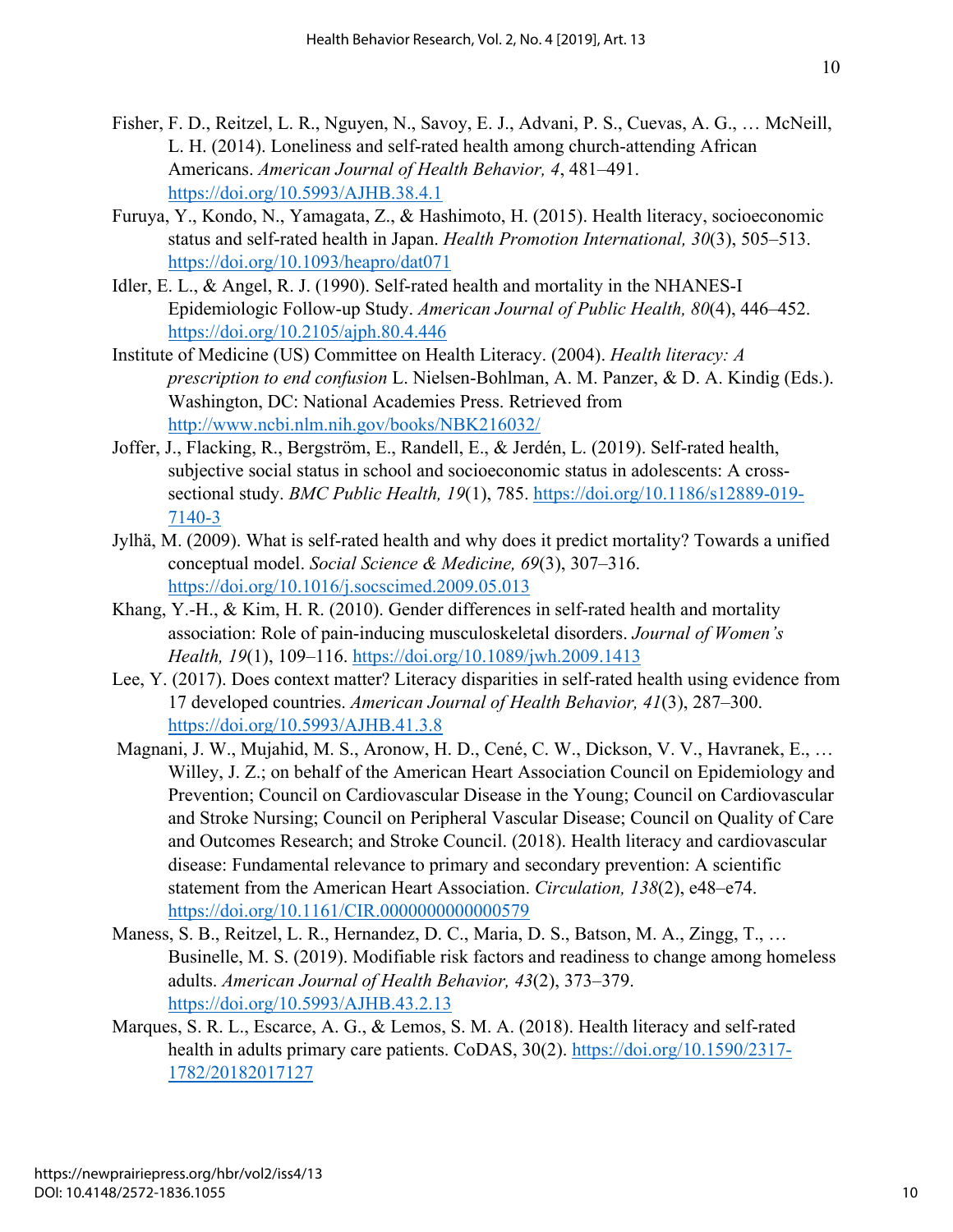- McCormack, L., Thomas, V., Lewis, M. A., & Rudd, R. (2017). Improving low health literacy and patient engagement: A social ecological approach. *Patient Education and Counseling, 100*(1), 8–13.<https://doi.org/10.1016/j.pec.2016.07.007>
- Oklahoma City Planning Department. (2016). 2016 point-in-time: A snaphot of homelessness in Oklahoma City. Retrieved from [https://homelessalliance.org/wp](https://homelessalliance.org/wp-content/uploads/2016/08/2016-POINT-IN-TIME-REPORT.pdf)[content/uploads/2016/08/2016-POINT-IN-](https://homelessalliance.org/wp-content/uploads/2016/08/2016-POINT-IN-TIME-REPORT.pdf)TIME-REPORT.pdf
- Paasche-Orlow, M. K., & Wolf, M. S. (2007). The causal pathways linking health literacy to health outcomes. *American Journal of Health Behavior, 31*(Suppl 1), S19-S26.
- Peterson, P. N., Shetterly, S. M., Clarke, C. L., Bekelman, D. B., Chan, P. S., Allen, L. A., … Masoudi, F. A. (2011). Health literacy and outcomes among patients with heart failure. *JAMA, 305*(16), 1695–1701.<https://doi.org/10.1001/jama.2011.512>
- Romaszko, J., Cymes, I., Dragańska, E., Kuchta, R., & Glińska-Lewczuk, K. (2017). Mortality among the homeless: Causes and meteorological relationships. *PLoS ONE, 12*(12), e0189938.<https://doi.org/10.1371/journal.pone.0189938>
- Roncarati, J. S., Baggett, T. P., O'Connell, J. J., Hwang, S. W., Cook, E. F., Krieger, N., & Sorensen, G. (2018). Mortality among unsheltered homeless adults in Boston, Massachusetts, 2000-2009. *JAMA Internal Medicine, 178*(9), 1242–1248. <https://doi.org/10.1001/jamainternmed.2018.2924>
- Rothman, R. L., Yin, H. S., Mulvaney, S., Co, J. P. T., Homer, C., & Lannon, C. (2009). Health literacy and quality: Focus on chronic illness care and patient safety. *Pediatrics, 124*(Suppl 3), S315-S326.<https://doi.org/10.1542/peds.2009-1163H>
- Salomon, J. A., Nordhagen, S., Oza, S., & Murray, C. J. L. (2009). Are Americans feeling less healthy? The puzzle of trends in self-rated health. *American Journal of Epidemiology, 170*(3), 343–351.<https://doi.org/10.1093/aje/kwp144>
- Savoy, E. J., Reitzel, L. R., Nguyen, N., Advani, P. S., Fisher, F. D., Wetter, D. W., … McNeill, L. H. (2014). Financial strain and self-rated health among black adults. *American Journal of Health Behavior, 38*(3), 340–350.<https://doi.org/10.5993/AJHB.38.3.3>
- Sleath, B. L., Jackson, E., Thomas, K. C., Galloway, J., Dumain, L., Thorpe, J., … Morrissey, J. (2006). Literacy and perceived barriers to medication taking among homeless mothers and their children. *American Journal of Health-System Pharmacy, 63*(4), 346–351. <https://doi.org/10.2146/ajhp050070>
- Stewart, D. W., Vidrine, J. I., Shete, S., Spears, C. A., Cano, M. A., Correa-Fernández, V., … McNeill, L. H. (2015). Health literacy, smoking, and health indicators in African American adults. *Journal of Health Communication, 20*(Suppl 2), 24–33. <https://doi.org/10.1080/10810730.2015.1066465>
- Taylor, E. M., Kendzor, D. E., Reitzel, L. R., & Businelle, M. S. (2016). Health risk factors and desire to change among homeless adults. *American Journal of Health Behavior, 40*(4), 455–460.<https://doi.org/10.5993/AJHB.40.4.7>
- van der Heide, I., Wang, J., Droomers, M., Spreeuwenberg, P., Rademakers, J., & Uiters, E. (2013). The relationship between health, education, and health literacy: Results from the Dutch Adult Literacy and Life Skills Survey. *Journal of Health Communication, 18*(Suppl 1), 172–184.<https://doi.org/10.1080/10810730.2013.825668>